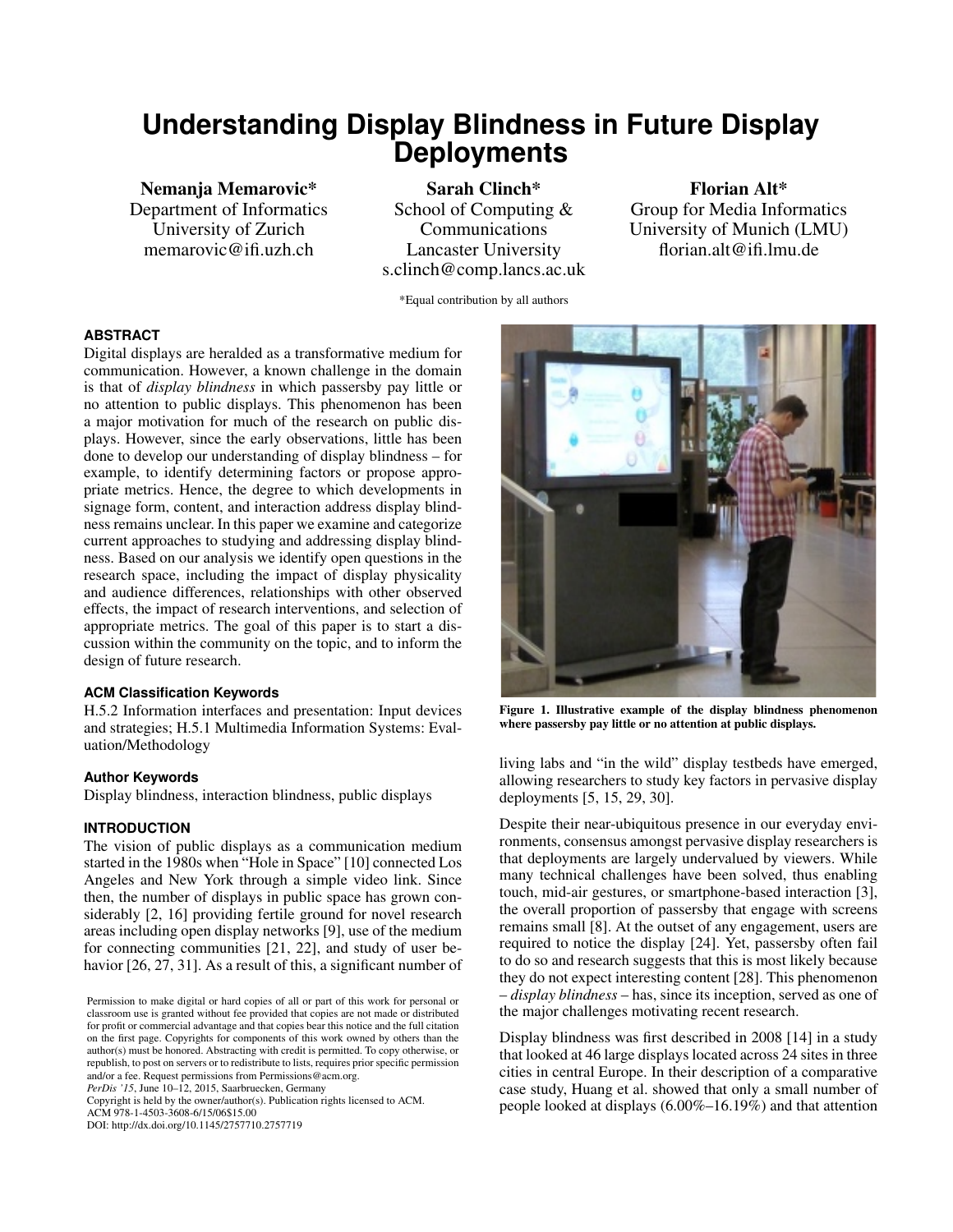of those that did look was short, lasting for only 1–2 seconds. A year later, a follow-up study by Müller et al. looked at passersby's behavior and expectations towards public dis-plays [\[28\]](#page-6-13). Studying eleven screens in Münster, Germany, and interviewing 91 participants led the researchers to conclude that people expect uninteresting and boring content on public displays, which ultimately appears to result in a tendency to ignore them. Müller et al. coined the term *display blindness* to describe this phenomenon and it has continued to be observed in a range of deployments [\[11,](#page-6-15) [12,](#page-6-16) [17,](#page-6-17) [27\]](#page-6-6).

The two described studies have had considerable influence on pervasive display research, with over 300 citations to date (April 2015). Display blindness has acted as a driver for researchers to find mechanisms and interventions that encourage more users to engage with public displays (for example [\[13,](#page-6-18) [17,](#page-6-17) [18,](#page-6-19) [27,](#page-6-6) [32\]](#page-7-1)). As a result, a rich body of knowledge exists, identifying factors with the potential to influence display blindness. However, to date no attempt has been made to compare these results, and it is unclear how such a comparison could be made. This difficulty stems from a combination of factors. Firstly, the original studies did not suggest any metrics with which to quantify display blindness. Hence, subsequent works have used different approaches, for example, describing the percentage of bystanders that look at a display or by reporting the amount of time spent looking at it. Secondly, results are difficult to relate to each other, simply because studies are typically run in different settings, with different content, using different interaction techniques, etc. Consequently, prior findings remain isolated spots in the design space of display blindness that hinder a comprehensive understanding of (a) what really causes display blindness, (b) how well different approaches perform in addressing it, and (c) whether display blindness changes over time as displays provide more tangible benefits for users.

In this paper we aim to provide a common ground upon which display blindness (and techniques that attempt to address this phenomenon) can be assessed in the future. To do so, we review related work on the topic and identify potential influencing factors that warrant further study. We identify a need for common metrics to describe observations of display blindness such that meaningful comparisons can be made between research, and propose one such methodology for quantifying display blindness based on a synthesis of current practices. In this way we hope to not only establish a commonly accepted "best practice" when it comes to reporting on the success of interventions in public display deployments, but also enable comparative observation of display blindness over time and across different contexts.

The contribution of this paper is threefold:

- *•* We categorize and summarize current approaches on studying display blindness.
- *•* We discuss challenges that come with examining display blindness across settings, display configurations, and user engagement, that should be addressed by future work.
- We propose a methodology that allows display blindness to be compared across deployments.

### **BACKGROUND AND RELATED WORK**

Prior work has identified four challenges around user engagement with public displays: attracting attention, conveying interactivity, motivating users, and providing understandable interaction techniques [\[1\]](#page-5-2). Several phenomena have been identified around these challenges. Following up on the seminal works on display blindness [\[14,](#page-6-14) [28\]](#page-6-13), Kukka et al. [\[17\]](#page-6-17) report on explicit *display avoidance* where individuals actively turn away from a display. The authors attribute this behavior to the ubiquity of displays in the environment and the resulting information overload.

With regard to the second challenge, Ojala et al. [\[30\]](#page-6-10) coined the term *interaction blindness*, referring to the fact that many people do not understand that a given display is interactive. Several projects look at how to address this. Müller et al. suggested showing a representation of the user on the screen (for example, a silhouette or a mirror image) to convey interactivity [\[27\]](#page-6-6). Their results showed that this technique significantly increased the number of people interacting, compared to prior approaches, such as calls-to-action. Further research includes the work of Kukka et al. [\[17\]](#page-6-17) who compared how well different properties of soft buttons convey interactivity as well as the work of Houben and Weichel [\[13\]](#page-6-18) who suggest the use of a physical 'curiosity' object for inciting interaction.

Despite the aforementioned challenges being clearly important topics, this paper focuses on the fundamental challenge of display blindness since we believe that addressing this is a prerequisite to tackling the other challenges.

Prior research has attempted to identify factors impacting on display blindness and the level of attention directed towards digital displays. Memarovic et al. [\[19\]](#page-6-20) conducted an observational study around an interactive public display of the 'Screens In The Wild' network<sup>1</sup>. The study described urban distractors – environmental elements that distract passersby from a public display – and their properties: how does a distractor get attention (visual or aural), how dynamic is it (is it static like graffiti or artwork or does it frequently change), and how long does it last (is it temporary like environmental conditions or is it more permanent like graffiti). In paral-lel, Müller et al. [[25\]](#page-6-21) quantified the number of passersby that stop to interact with a public display within a university setting. Their study showed that 3–20% of passersby interacted with the interactive installation – percentages varied based on the content and the space within the university where the display was located. For the purpose of obtaining these results, Müller et al. deployed two different applications in three contexts over the course of five days in total. Recently, Dalton et al. [\[7\]](#page-6-22) provided mobile eye trackers to 22 participants, asking them to find a shopping item in a large mall with a high display density. The task took  $\sim$ 15 minutes. In contrast to the original work, Dalton et al.'s findings show that people always look at some of the displays in the environment, although only briefly – 96% of the gazes were under 800 ms. Like Müller et al., they agree that such short attention spans are unlikely to happen consciously, however they note that 800 ms may be enough time to perceive information.

<span id="page-1-0"></span><sup>1</sup> http://screensinthewild.org/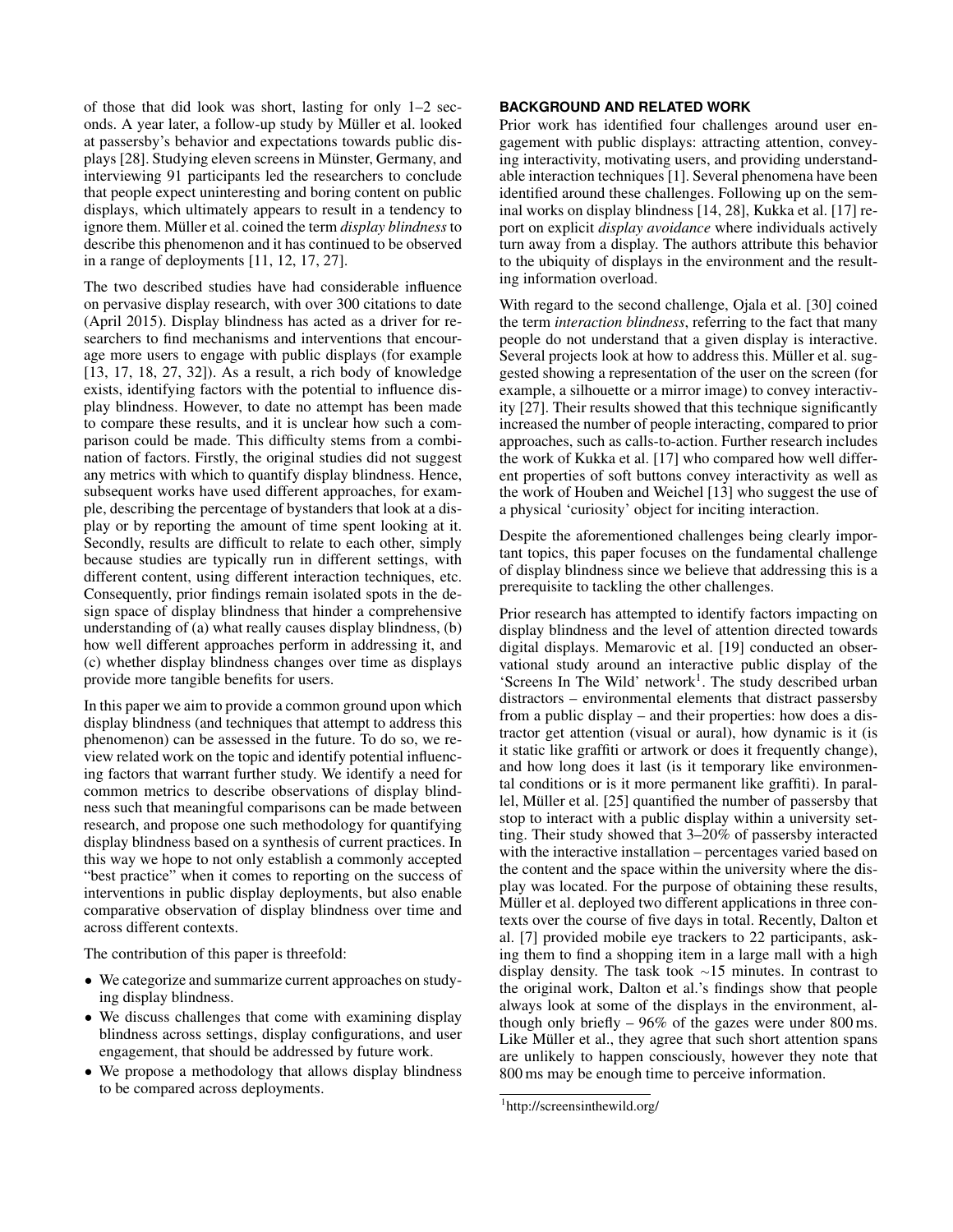From prior work we learn that comprehensively investigating and understanding display blindness through a single study is impossible, due to the complex nature of public displays. Rather, we argue that it will require the commitment of the entire community to address this challenge. By continuing to run studies in different settings and with different content, we hope knowledge to be created, based on which well-grounded conclusions can be drawn in the future. This, however, requires careful reporting of all important aspects. An output of this paper, therefore, is to identify these aspects and to suggest an appropriate methodology for creating such reports.

#### **APPROACHES TO ADDRESSING DISPLAY BLINDNESS**

As researchers have identified display blindness as an important challenge in real-world deployments, a variety of mechanisms for studying and addressing the problem have emerged. These approaches are summarized in Table .

Overall we see a marked shift from measurement of display blindness for non-interactive displays, towards a focus on interactive displays and interaction blindness. In the two original display blindness studies [\[14,](#page-6-14) [28\]](#page-6-13), the measures used were 1) the number of passersby that glanced at a display, 2) the duration of glances, and 3) people's attitudes and expectations towards display content. Investigated settings included train stations, stores, a travel agency, a library, main buildings of public universities, a cafeteria, a museum and banks for [\[14\]](#page-6-14) and a university, banks, café, city administration, and a telephone booth for [\[28\]](#page-6-13). Most of the content studied was static and displays were non-interactive.

Later studies were more constrained, with a focus on investigating the *number of passersby that interact* with a display and how to increase this number. Only two studies reported on the *duration of glances* of passersby at a display, and were compared against findings from the original display blindness study [\[7,](#page-6-22) [17\]](#page-6-17). Apart from [\[19\]](#page-6-20), further studies exploring why people do not interact with displays have not been conducted. Studies mainly focused on exploring different *cues and incites* that would attract passersby, with different baseline conditions: no baseline [\[17,](#page-6-17) [25\]](#page-6-21) vs. some form of incite where the "no incite" was the baseline [\[13,](#page-6-18) [25,](#page-6-21) [27\]](#page-6-6). Similarly, while original studies investigated a variety of *settings*, recent studies have primarily focused on university environments [\[13,](#page-6-18) [17,](#page-6-17) [25,](#page-6-21) [26\]](#page-6-5) and some urban areas – a high-traffic square [\[19\]](#page-6-20), a shop [\[27\]](#page-6-6), and a shopping mall [\[7\]](#page-6-22). Overall, *attitudes* to currently available interactive and non-interactive displays have not been thoroughly examined. Kukka et al. [\[17\]](#page-6-17) asked 32 interviewees what type of content they would expect to see. The *duration* of recent studies varied: the longest analyses covered periods of 11 [\[27\]](#page-6-6) and 8 [\[17\]](#page-6-17) days, other studies typically lasted for 1–2 days [\[13,](#page-6-18) [25,](#page-6-21) [26\]](#page-6-5). Although display blindness studies have typically been naturalistic, Dalton et al.'s recent eye-tracking study took the form of an in-situ but task-oriented study with recruited participants [\[7\]](#page-6-22).

#### **OPEN CHALLENGES**

While lab-based studies have offered significant insights into the performance of novel display and interaction technologies, the nature of display blindness requires studies to be conducted in the real-world. Indeed, the phenomenon was only identified in the context of a real-world study. However, whilst real-world studies offer benefits in terms of validity, the influence of individual factors is difficult to identify, particularly when comparing across deployments.

Early display blindness studies attempted to address this through large-scale observations of a range of displays (46 displays over 24 sites [\[14\]](#page-6-14) and 11 displays over 11 sites [\[28\]](#page-6-13)). Although more recent studies have provided evidence to support the existence of display blindness [\[11,](#page-6-15) [12,](#page-6-16) [27\]](#page-6-6), these studies have been constrained to single or very small numbers of settings and have focused more on comparing interventions at a single screen rather than at identifying differences between the screens. Returning focus to the topic of display blindness, Dalton et al.'s recent eye-tracking study [\[7\]](#page-6-22) again compared multiple sites, thus providing additional evidence regarding factors impacting display blindness. Yet, de-spite the range of settings studied by Huang et al. [\[14\]](#page-6-14), Müller et al. [\[28\]](#page-6-13), and Dalton et al. [\[7\]](#page-6-22), the circumstances in which display blindness is amplified or reduced remain unclear.

Differences in prior studies may be a result of factors such as 1) study duration (couple of hours, a day, around 10 days), 2) baseline used for obtaining the results (no baseline or an application/research specific baseline), 3) reported metrics (descriptive, click rates, conversion rates), and 4) number of displays and their use in the investigation. While most of the studies focused on situated interactions with a single display per location, some had more [\[7,](#page-6-22) [27\]](#page-6-6) or investigated the use of networked displays [\[26\]](#page-6-5). However, all studies did report on findings specific for a certain geographic locality.

Given the above, we identify a number of open questions:

*To what extent do differences in the physical display configurations account for reports of display blindness?* Since the original display blindness studies, screens in the lab and in the wild have changed significantly in scale, form factor and their support for interactivity. Isolated display installations are less often the norm, with typical environments much more heavily populated by digital signs. Current display blindness and engagement studies have focussed largely on single display settings (exceptions are [\[27,](#page-6-6) [31\]](#page-7-0)), and on traditional flat panel displays. However, exploring the impact of recent trends for interaction, novel display forms etc. will become increasingly important. Even when restricted to simple form factors, current research yields conflicting results with regard to the most commonly studied physical aspect, that of placement above, at, or below eye height [\[7,](#page-6-22) [14,](#page-6-14) [12\]](#page-6-16); clearly further work is needed to understand these differences in observations.

*What user characteristics promote or inhibit display blindness?* The social and individual differences between prospective audience members should not be overlooked, and we can immediately identify open questions in this domain. Are there differences between regulars in the setting and strangers? What impact do factors such as age and personality have on display blindness behaviors? Why are findings about the influence of having a captive audience so varied? How does an individual's behavior vary with task, mood, time of day, etc.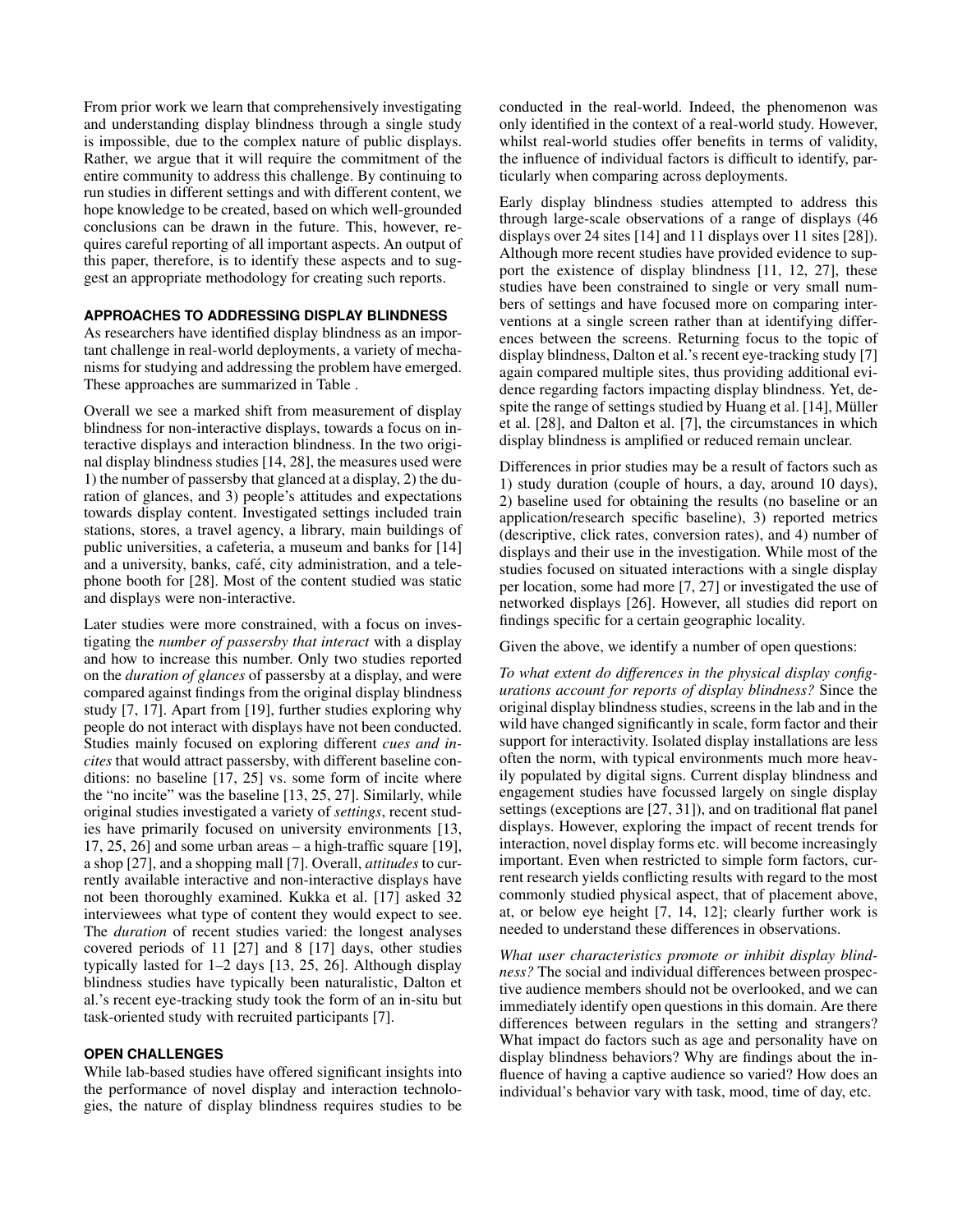| Study  | Metrics / Methods                                                                                          | Settings                                                                                                                       | Displays / Content                                                                                                                                                                                                                            | Findings                                                                                                                                                                                                                                                                                                                                                                                                                                                                                                                                                                                                                          |
|--------|------------------------------------------------------------------------------------------------------------|--------------------------------------------------------------------------------------------------------------------------------|-----------------------------------------------------------------------------------------------------------------------------------------------------------------------------------------------------------------------------------------------|-----------------------------------------------------------------------------------------------------------------------------------------------------------------------------------------------------------------------------------------------------------------------------------------------------------------------------------------------------------------------------------------------------------------------------------------------------------------------------------------------------------------------------------------------------------------------------------------------------------------------------------|
| $[14]$ | Number of people that glanced<br>at a display.<br>Glance duration.                                         | Rail station;<br>travel agency;<br>banks; library;<br>university;<br>cafeteria;<br>museum;<br>grocery, book &<br>dept. stores. | 48 non-interactive<br>displays:<br>announcements,<br>events,<br>resources,<br>fun facts.<br>products,<br>artistic content                                                                                                                     | Small percent of people look at a display, e.g. 6% and 16%<br>percent. Glances are short, 1-2 seconds. The outcomes include<br>several design recommendations along 7 categories: brevity of<br>glances, display position, content format and dynamics, catching<br>the eye attention of passersby, and differences for large and<br>small displays.                                                                                                                                                                                                                                                                              |
| $[28]$ | Number of people looking at a<br>display<br>Attitudes towards display<br>content<br>Impressions of content | University;<br>shop window;<br>bank;<br>café;<br>citizen bureau;<br>clothes store.                                             | 11 displays:<br>student related<br>information,<br>television programs,<br>fashion videos                                                                                                                                                     | The first study showed that people's attention for public displays<br>depended on the context and content. It also showed that<br>although people had a desirable content in mind for public<br>displays, they mainly expected to see advertisement. Desirable<br>content would typically reflect the local surrounding, e.g. news<br>and information about it. The second study looked more in-depth<br>at what display properties would likely attract more passersby.                                                                                                                                                          |
| $[17]$ | Number of clicks<br>Qualitative insights:<br>interviews.<br>questionnaires                                 | University                                                                                                                     | 8 interactive displays:<br>single button                                                                                                                                                                                                      | Analysis of 1863 clicks showed that animated colored text<br>receives most attention. In general, text is preferred over icons,<br>color over grayscale, and static buttons are preferred over<br>animated ones. Interview findings showed that passersby would<br>like to see and interact with highly local content that is<br>informative, e.g. public transportation schedules, news,<br>information about lectures etc. Questionnaire data showed that<br>female participants were more likely than male participants to<br>report that the displays caught their attention.                                                 |
| $[13]$ | Conversion rate                                                                                            | University                                                                                                                     | 1 interactive display:<br>passive poster,<br>interactive sketchpad.                                                                                                                                                                           | Passersby were attracted by an external "curiosity" object. From<br>825 passersby, 81 (9.82%) interacted with the curiosity object.<br>Of those 81, 76% interacted with a display.                                                                                                                                                                                                                                                                                                                                                                                                                                                |
| $[19]$ | Distractors in urban settings<br>Audience Behavior                                                         | High-traffic urban<br>corner                                                                                                   | 1 interactive display:<br><b>Moment Machine</b>                                                                                                                                                                                               | Classification of different urban elements that compete for<br>passersby attention and distract them from interacting with a<br>public display.                                                                                                                                                                                                                                                                                                                                                                                                                                                                                   |
| $[27]$ | Conversion rate                                                                                            | Shop in an urban<br>setting in Berlin                                                                                          | 3 interactive displays:<br>ballgame (mirror,<br>silhouette, no hint)                                                                                                                                                                          | Overall, analysis of 502 interaction sessions recorded over 11<br>days were analyzed. Passersby reacted the most to inadvertent<br>mirrored video feed.                                                                                                                                                                                                                                                                                                                                                                                                                                                                           |
| $[26]$ | Conversion rate                                                                                            | University<br>(6 locations)                                                                                                    | 6 interactive displays:<br>connected media<br>space                                                                                                                                                                                           | The more people interact with a public displays, the more<br>attention they receive from bystanders. This also applies across<br>a display network, i.e., seeing people interact on one of the<br>displays attracts other passersby to interact at remote locations.                                                                                                                                                                                                                                                                                                                                                              |
| $[25]$ | Conversion rate                                                                                            | University                                                                                                                     | 1 interactive display:<br>game (cubes, water<br>particles)                                                                                                                                                                                    | Initial study showed that call-to-action button attracts more<br>attention than a standard button (697 passersby, 66 interacted).<br>In the second experiment the water version of the application<br>was deployed in 2 settings, i.e., university corridor and university<br>hall. Findings from 117 users out of 718 passersby showed that<br>people engaged more in the corridor (20% vs. 12%). In the third<br>experiment two versions of the application were deployed for two<br>days. Findings showed that passersby engaged more with the<br>water content (12% vs. 3%).                                                  |
| $[7]$  | Number of glances and glance<br>duration                                                                   | Large shopping<br>mall                                                                                                         | Up to 337 interactive<br>and non-interactive<br>displays were<br>potentially visible<br>during their task.<br>Interactive displays<br>were access<br>directories with<br>information about mall<br>venues, and also<br>supported way-finding. | The longest gaze on a display was 2.1 seconds, while most of<br>the participants looked at a display for a maximum of 0.8<br>seconds. Most of the glances were below 800ms (96%). 50% of<br>the participants looked at a display from afar first, at a distance<br>greater than 8m. Contrary to Huang et al. that people rarely look<br>at displays that are above eye height, 25% of the displays that<br>were observed were above eye height. Of their 12 reference<br>displays, 1 was looked at by all the participants, 1 by 60%, 5<br>were looked at by 40-50%, 3 between 20 and 30%, and one<br>was not attended to at all. |

**Table 1. Summarized description of studies on the display blindness phenomenon.**

Through observations, some of these factors have naturally emerged. For example, researchers have noted that passing a display in a group may yield different behavior [\[23\]](#page-6-23); that over time regular revisiting by some individuals may occur [\[20,](#page-6-24) [27\]](#page-6-6)); that different times of the day appear to yield different levels of engagement [\[20\]](#page-6-24); and that competing tasks (e.g. being on the phone) may impact environmental attention [\[12\]](#page-6-16). We identify a need for further systematic consideration of these areas, and some unresolved audience factors that have been moderately well studied (e.g. the differing reported impacts of a 'captive' audience in [\[14,](#page-6-14) [28\]](#page-6-13)).

*What is the relationship between display blindness, and other engagement effects observed in the digital signage space?* A range of engagement behaviors have been observed around displays, and some researchers have also suggested that attachment and similar behaviors seen for other devices may transfer to the display domain (e.g. [\[18\]](#page-6-19)). Understanding how display blindness intersects with these different engagement behaviors is also a valuable area for further study. For example, how do the observed display blindness and interaction blindness effects impact upon each other? How much is display avoidance a distinct behavior from display blindness, and how much is it simply a different interpretation of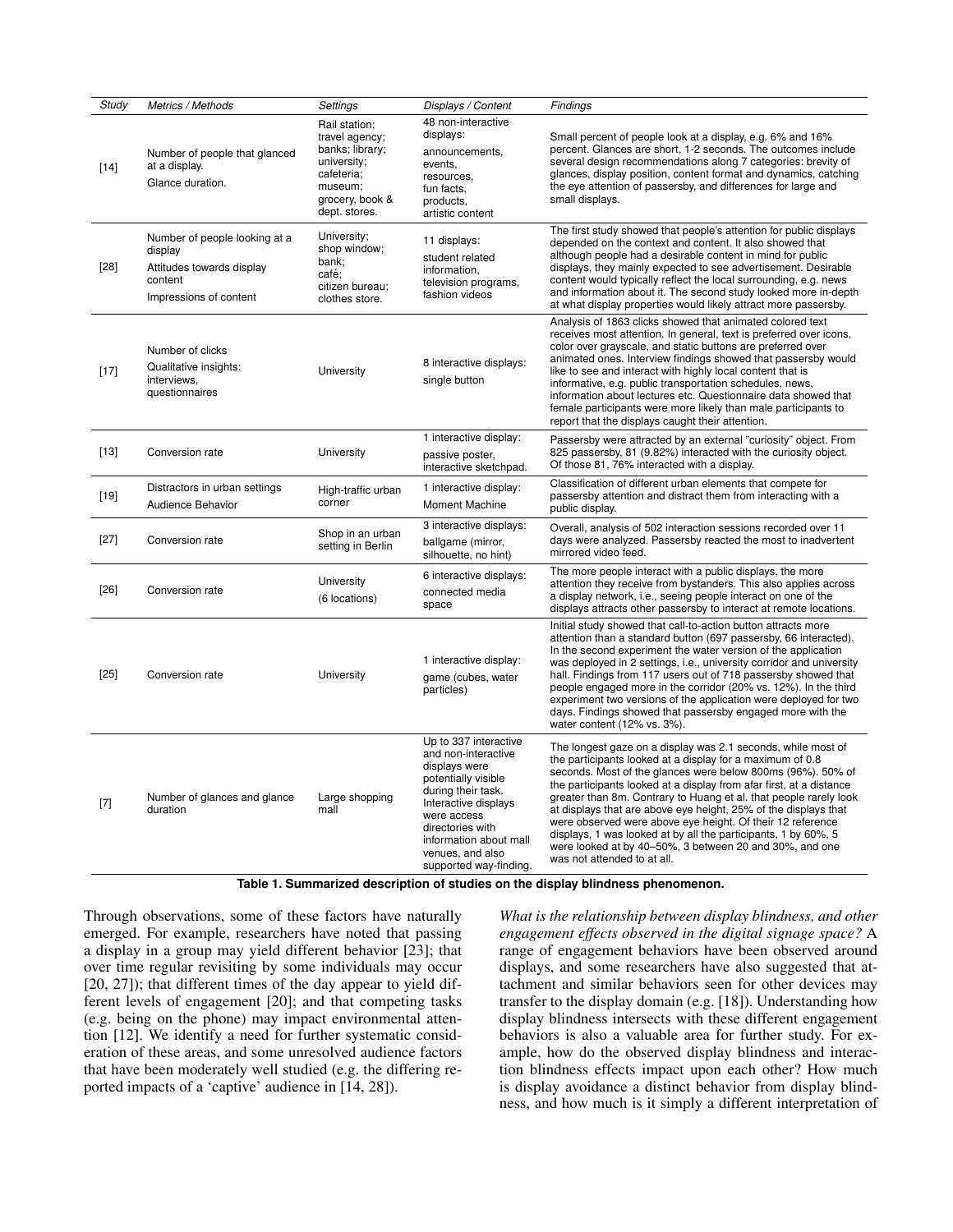the same behavior? Indeed, perhaps display blindness itself is less common than anticipated (as suggested by Dalton et al.'s recent results [\[7\]](#page-6-22)), and much of what has been seen in earlier studies has in fact been illustrations of the more recently identified 'display avoidance' problem. A further simple example in this area is consideration for novelty effects – documented examinations of the display and interaction blindness problems have typically been relatively limited with respect to time.

*To what extent do research interventions impact display blindness?* Although display blindness studies have typically spanned a range of deployments, evaluations of engagement interventions (for example, calls-to-action) have often been far more restricted in setting. Short-scale deployments in these limited settings have provided valuable results, but still open is the question of how well changes in engagement persist over time and beyond the deployment space. For example, given an experience of an experimental deployment (for example, those in [\[13,](#page-6-18) [25,](#page-6-21) [27\]](#page-6-6)), does a user then go on to engage more or less with other deployments, and do their expectations of those deployments change? Furthermore, following on from the description of the novelty effect above, do specific interventions continue to have an impact on engagement – that is, how long lasting are changes in attitude?

Understanding these factors could transform the research domain. Current research is unable to determine if the limited engagement between passersby and displays is a problem that can be overcome by improvements in deployments, the emergence of new interaction patterns etc., or if, in the long run, interactions with public displays are simply short and not as engaging as other media, such as smartphones and Facebook. Furthermore, we have no clear understanding if few, short engagements are really limiting display effectiveness (indeed, a recent study showed that displays can prompt stable engagements that, although short, still have an effect on users [\[20\]](#page-6-24)).

*What is a good baseline? What tools and metrics should we use?* Studies to date have incorporated very varied metrics and baselines, and only one recent study has compared findings against the display blindness frequencies observed in early studies. Given discrepancies in both method and findings, it is difficult to understand how much the results are simply a product of the measures being used (for example, number and duration of glances, accurate recollection of content). The recent use of eye tracking as an alternative to observations for measuring glances [\[7\]](#page-6-22) compounds this challenge, as current understanding does not indicate the success of this method. Understanding how to evaluate the display blindness effect is an important challenge and we believe that in order to inform future research more constructively some sort of a standard baseline condition and metric should be established.

#### **METHODOLOGY TO INVESTIGATE DISPLAY BLINDNESS**

A key challenge identified is that of understanding the significance of differences between deployments when measuring engagement. Real-world study is clearly the most effective method of measuring display and interaction blindness, but differences in setting and methodology between studies are

unavoidable. Adopting a set of common metrics for the description of pervasive display deployments and in-situ experimental methods would allow researchers to make more meaningful comparison between studies. We therefore suggest a foundation set of metrics and best practices for the description of in-situ pervasive display studies. As future research adopts these (1) a better comparisons of work conducted in the area of pervasive displays is enabled and (2) display blindness as a major issue that hinders a more widespread uptake of interactive displays can be comprehensively understood.

#### **Report**

Following Dalsgaard et al.'s practice for media facades [\[6\]](#page-6-25), we suggest the following information for each deployment to be reported. Firstly, authors should describe the *content* running on the display including interaction techniques and the purpose of the application. Secondly, the *location*, i.e., the surrounding area should be described. In particular any aspects that potentially impact on the number of people interacting should be reported. Thirdly, *screen properties*, such as the size, orientation, and operation hours should be reported. Ideally, numbers would be reported for meaningful time periods (commuting hours, lunch break, weekends).

#### **Metrics**

We suggest that for each display deployment *overall duration of the deployment or observations*, the *number of passersby*, the *number of people looking*, and the *number of people interacting* be reported. This should include the *average glance duration* and, if applicable, *average interaction session*.

To understand the impact of a deployment, numbers from different points in time during the deployment are of interest. Firstly, numbers from before the deployment are interesting, in case a display has been previously used to show different content. This provides a valuable baseline since the audience may have built up a certain expectation towards the display. Secondly, numbers early in the deployment allow a potential novelty effect to be quantified. Thirdly, numbers at the end of the deployment are most interesting, since they reflect the degree to which a deployment manages to overcome display blindness beyond the novelty effect.

For longer deployments, different types of users should also be accounted for, i.e., *a clear difference between the number of returning users* (e.g., people passing the display regularly) and *non-returning users*(one-time visitors) [\[20\]](#page-6-24). From a qualitative side, the report should capture users' *attitudes toward interactive and non-interactive displays*, as well as accounts for *where they expect to see potential changes* (accounting for the changes in their attitude over time and location).

#### **Best Practice**

A sample report, incorporating the information and metrics suggested above, is provided in Table [2.](#page-5-3) Following the name of the deployment, a summary of deployment / observation duration, display content, location (with representative images, if possible), screen properties, and user attitude toward public displays in general allows the reader to quickly grasp the most important information about the project.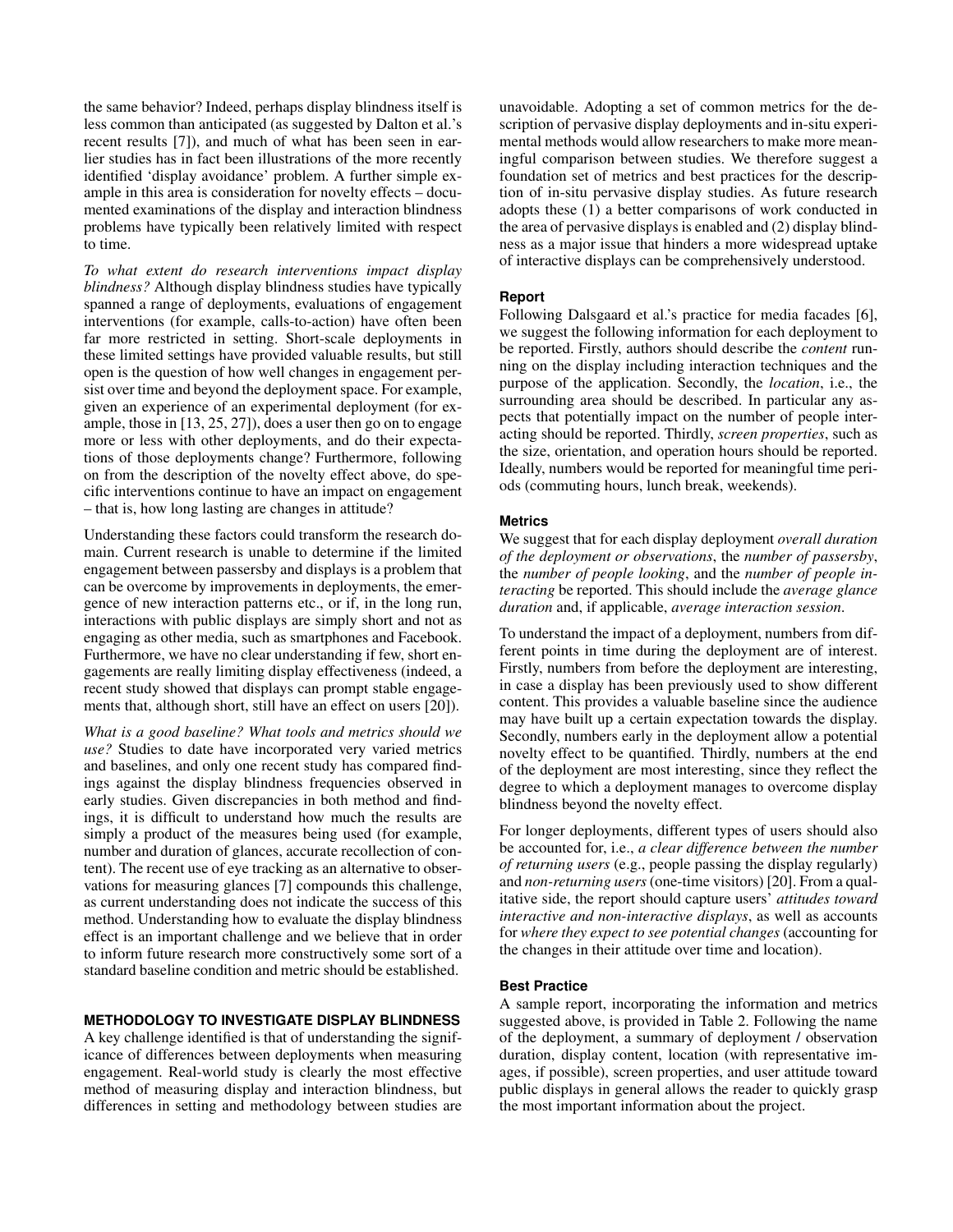| Name of deployment:                     | MyTown display deployment                                                                                                                                                                                                                                                                                                                                                                                                                                                                                                                                                                                                                                                                                                    |                                                                                                                                        |               |  |
|-----------------------------------------|------------------------------------------------------------------------------------------------------------------------------------------------------------------------------------------------------------------------------------------------------------------------------------------------------------------------------------------------------------------------------------------------------------------------------------------------------------------------------------------------------------------------------------------------------------------------------------------------------------------------------------------------------------------------------------------------------------------------------|----------------------------------------------------------------------------------------------------------------------------------------|---------------|--|
| Deployment / Observa-<br>tion Duration: | 3 weeks deployment. Daily observations were<br>made from 8 am to 8 pm. No displays were<br>present prior to the deployment                                                                                                                                                                                                                                                                                                                                                                                                                                                                                                                                                                                                   |                                                                                                                                        |               |  |
| Description of Content:                 | possible.                                                                                                                                                                                                                                                                                                                                                                                                                                                                                                                                                                                                                                                                                                                    | An interactive multi-player ball game based on<br>Kinect that tries to attract as many people as                                       |               |  |
| Description of Location:                | waiting.                                                                                                                                                                                                                                                                                                                                                                                                                                                                                                                                                                                                                                                                                                                     | The game was deployed in 2 shop windows<br>in a pedestrian area. Due to a nearby station,<br>many people encountered the display while |               |  |
|                                         |                                                                                                                                                                                                                                                                                                                                                                                                                                                                                                                                                                                                                                                                                                                              |                                                                                                                                        |               |  |
|                                         | DER TELEKOM SHOP IN MITTE                                                                                                                                                                                                                                                                                                                                                                                                                                                                                                                                                                                                                                                                                                    |                                                                                                                                        |               |  |
|                                         |                                                                                                                                                                                                                                                                                                                                                                                                                                                                                                                                                                                                                                                                                                                              |                                                                                                                                        |               |  |
| Screen Properties:                      | Display 1: 52" portrait-oriented<br>Display 2: 46" portrait-oriented<br>The display was deployed parallel to the walk-<br>ing direction of passersby. Screens were on<br>from 8 am until 8 pm.                                                                                                                                                                                                                                                                                                                                                                                                                                                                                                                               |                                                                                                                                        |               |  |
| Attitude Towards Pub-<br>lic Displays:  | Most users agreed that they would benefit<br>from an increased number of interactions with<br>displays (96%) and expected that interactive<br>displays would feature increasingly in their en-<br>vironments in the future (88%). Self-reported<br>returning users were largely in agreement that<br>"it is a good thing that we have interactive<br>public displays" (45%), while one-time users<br>(i.e., non-returning users) thought that there<br>should be more displays (87%). By contrast<br>non-returning users were less likely to report<br>that there should be a greater number of dis-<br>plays (78%). Both groups of users expected<br>to see more interactive displays (94%) in their<br>immediate locality. |                                                                                                                                        |               |  |
| Numbers                                 | $\#_{pre-dep}$                                                                                                                                                                                                                                                                                                                                                                                                                                                                                                                                                                                                                                                                                                               | $\#_{beg-dep}$                                                                                                                         | $#_{end-dep}$ |  |
| avg. dur. of glances                    | 600ms                                                                                                                                                                                                                                                                                                                                                                                                                                                                                                                                                                                                                                                                                                                        | 1500ms                                                                                                                                 | 1200ms        |  |
| avg. dur. of sessions                   | 20s                                                                                                                                                                                                                                                                                                                                                                                                                                                                                                                                                                                                                                                                                                                          | 65s                                                                                                                                    | 45s           |  |
| $\boldsymbol{\#}_{overallyassign}$      | 1280 (100%)                                                                                                                                                                                                                                                                                                                                                                                                                                                                                                                                                                                                                                                                                                                  | 1820 (100%)                                                                                                                            | 1512 (100%)   |  |
| $#_{overalllooking}$                    | 234 (18,2%)                                                                                                                                                                                                                                                                                                                                                                                                                                                                                                                                                                                                                                                                                                                  | 712 (55.6%)                                                                                                                            | 576 (38.1%)   |  |
| $\#_{overallinteracting}$               | 65 (0.5%)                                                                                                                                                                                                                                                                                                                                                                                                                                                                                                                                                                                                                                                                                                                    | 243 (13.4%)                                                                                                                            | 201 (13.3%)   |  |
| $\boldsymbol{\textit{H}}_{returning}$   | 1175 (92.1%)                                                                                                                                                                                                                                                                                                                                                                                                                                                                                                                                                                                                                                                                                                                 | 1626 (89.3%)                                                                                                                           | 1430 (94.6%)  |  |
| $\boldsymbol{\#}_{not-returning}$       | 101 (7.9%)                                                                                                                                                                                                                                                                                                                                                                                                                                                                                                                                                                                                                                                                                                                   | 194 (10.7%)                                                                                                                            | 82 (5.4%)     |  |

<span id="page-5-3"></span>**Table 2. Sample report for a public display deployment, providing information on the duration, content, location, screen properties and audience attitude. The report is complemented by numbers of users and information on the average duration of glances and interaction (before, at the beginning, and at the end of the deployment.**

Next, data on the overall number of people passing, looking, and interacting is reported, followed by the average glance duration, and, if applicable, the average interaction session. Finally, numbers on regular returning users and non-returning users would be presented – however this would be done only in cases where such data would be possible to obtain, e.g., for applications that use situated snapshots [\[20\]](#page-6-24) or those that use live video [\[27,](#page-6-6) [26,](#page-6-5) [25,](#page-6-21) [29\]](#page-6-9). This would optimally allow for a comparison prior to, at the beginning, and at the end of the deployment. Conversion rates allow the success to be quantified and related to other deployments. Similar reports have already started to appear, e.g., as in [\[4\]](#page-6-26).

### **CONCLUSION**

Since the first observations of display blindness in 2008, researchers and digital signage innovators have been motivated to develop a range of techniques for encouraging passersby to engage with the displays in their environment. Despite significant technical progress (in terms of enabling novel interactions), there is little to demonstrate that these innovations are genuinely reducing the occurrence of display blindness in the field. Indeed, researchers' understanding of the display blindness phenomenon is largely restricted to the outcomes of the two seminal papers that identified the problem [\[14,](#page-6-14) [28\]](#page-6-13). Although valuable, these work never intended to identify a definitive set of factors impacting display blindness, and indeed in some cases provided contradictory evidence that warranted further exploration (e.g. impact of a captive audience).

In this paper we have summarized current research studying and addressing the problem of display blindness. We have categorized approaches used to explore the issue (Table ) and identified a series of key challenges that impact the research community's efforts to study and report display blindness in a consistent and comparable manner. Our work has two parallel aims: acting both to inform the design of future research that will examine and study display blindness; and to prompt further consideration of the issue within the community beyond simply acting as a motivation for the development of novel engagement techniques. We hope that this paper marks the beginning of an ongoing discussion within the research community on how to examine and report on the problem of display blindness, and ultimately to develop broader consensus within the community.

#### **ACKNOWLEDGMENTS**

We thank Jörg Müller for his valuable input to this work. This research is partially funded through the Future and Emerging Technologies (FET) programme within the 7th Framework Programme for Research of the European Commission, under FET grant number: 612933 (RECALL).

#### <span id="page-5-2"></span>**REFERENCES**

- 1. Alt, F. *A design space for pervasive advertising on public displays*. Ph.D. thesis, Univ. of Stuttgart, 2013.
- <span id="page-5-0"></span>2. Alt, F., Müller, J., and Schmidt, A. Advertising on Public Display Networks. *IEEE Computer 45*, 5 (May 2012), 50–56.
- <span id="page-5-1"></span>3. Alt, F., Shirazi, A. S., Kubitza, T., and Schmidt, A. Interaction techniques for creating and exchanging content with public displays. In *Proceedings of CHI'13*, ACM (2013).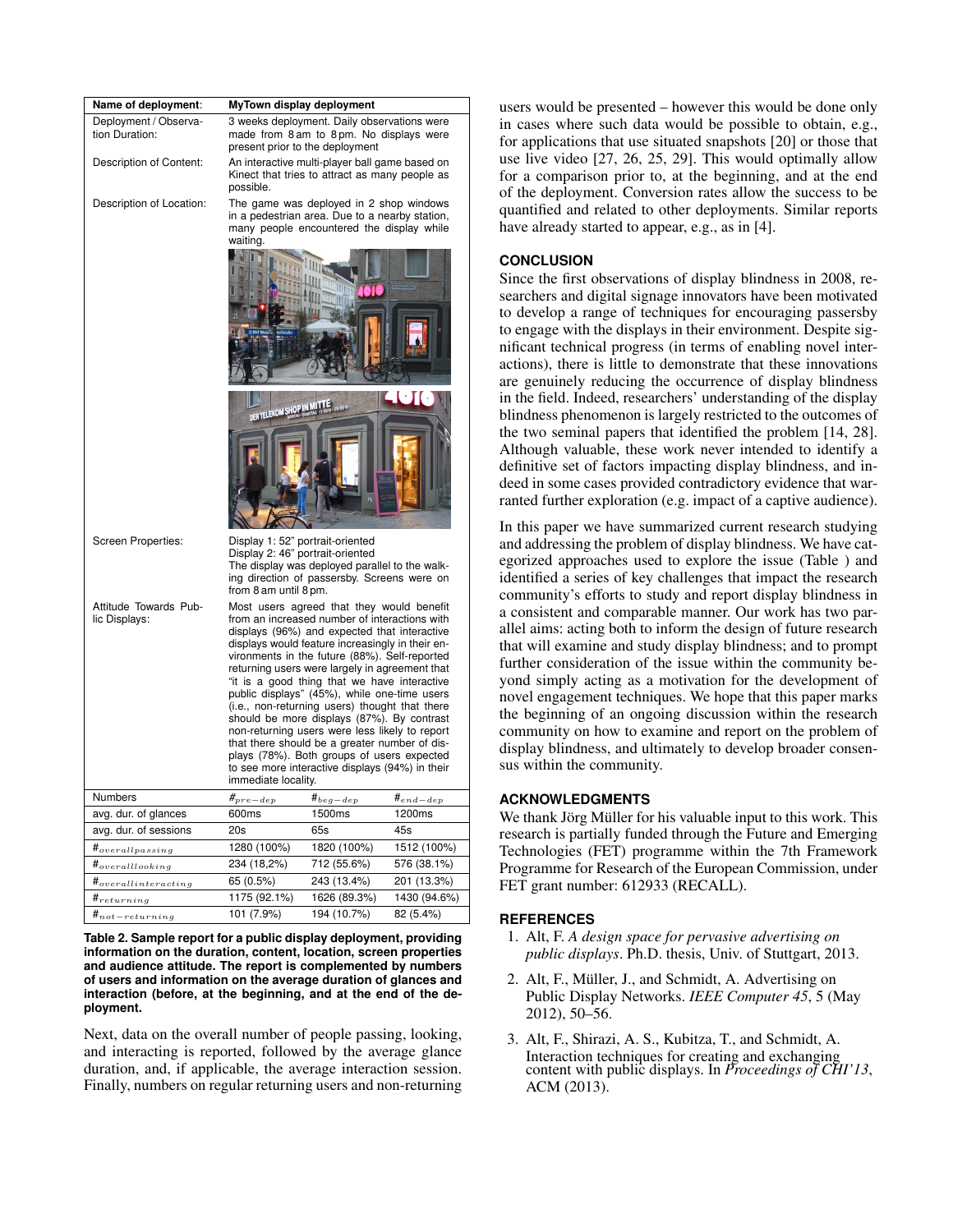- <span id="page-6-26"></span>4. Claes, S., Wouters, N., Slegers, K., and Vande Moere, A. Controlling in-the-wild evaluation studies of public displays. In *Proceedings of CHI '15*, ACM (2015).
- <span id="page-6-7"></span>5. Clinch, S., Davies, N., Friday, A., and Efstratiou, C. Reflections on the long-term use of an experimental digital signage system. In *Proceedings of Ubicomp '11* (2011).
- <span id="page-6-25"></span>6. Dalsgaard, P., Halskov, K., and Nielsen, R. Towards a design space explorer for media facades. In *Proceedings of OzCHI '08*, ACM (2008).
- <span id="page-6-22"></span>7. Dalton, N., Collins, E., and Marshall, P. Display blindness? looking again at the visibility of situated displays using eye tracking. In *Proceedings of CHI '15*, ACM (2015).
- <span id="page-6-11"></span>8. Davies, N., Clinch, S., and Alt, F. *Pervasive Displays - Understanding the Future of Digital Signage*. Synthesis Lectures. Morgan and Claypool Publishers, 2014.
- <span id="page-6-2"></span>9. Davies, N., Langheinrich, M., José, R., and Schmidt, A. Open display networks: A communications medium for the 21st century. *IEEE Computer 45* (2012).
- <span id="page-6-0"></span>10. Galloway, K., and Rabinowitz, S. Hole-In-Space. **<http://www.ecafe.com/getty/HIS/>**, 1980.
- <span id="page-6-15"></span>11. Goncalves, J., Ferreira, D., Hosio, S., Liu, Y., Rogstadius, J., Kukka, H., and Kostakos, V. Crowdsourcing on the spot: Altruistic use of public displays, feasibility, performance, and behaviours. In *Proceedings of Ubicomp '13*, ACM (2013).
- <span id="page-6-16"></span>12. Hardy, J., Rukzio, E., and Davies, N. Real world responses to interactive gesture based public displays. In *Proceedings of MUM '11*, ACM (2011).
- <span id="page-6-18"></span>13. Houben, S., and Weichel, C. Overcoming interaction blindness through curiosity objects. In *CHI '13 EA*, ACM (2013).
- <span id="page-6-14"></span>14. Huang, E. M., Koster, A., and Borchers, J. Overcoming assumptions and uncovering practices: When does the public really look at public displays? In *Proceedings of Pervasive '08*, Springer (2008).
- <span id="page-6-8"></span>15. Jose, R., Pinto, H., Silva, B., and Melro, A. Pins and posters: Paradigms for content publication on situated displays. *Computer Graphics and Applications, IEEE 33*, 2 (March 2013), 64–72.
- <span id="page-6-1"></span>16. Kostakos, V., and Ojala, T. Public displays invade urban spaces. *IEEE Pervasive Computing 12*, 1 (Jan. 2013), 8–13.
- <span id="page-6-17"></span>17. Kukka, H., Oja, H., Kostakos, V., Gonçalves, J., and Ojala, T. What makes you click: Exploring visual signals to entice interaction on public displays. In *Proceedings of CHI '13*, ACM (2013).
- <span id="page-6-19"></span>18. Lee, K., Clinch, S., Winstanley, C., and Davies, N. I love my display: Combatting display blindness with emotional attachment. In *Proceedings of PerDis '14*, ACM (2014).
- <span id="page-6-20"></span>19. Memarovic, N., Fatah gen. Schieck, A., Kosotopoulou, E., Behrens, M., and Al-Sayed, K. Attention, an interactive display is running! integrating interactive public display within urban dis(at)tractors. *Screencity Jour. 4* (2014).
- <span id="page-6-24"></span>20. Memarovic, N., Fatah gen. Schieck, A., Schnadelbach, ¨ H., Kosotopoulou, E., North, S., and Ye, L. Capture the moment: "in the wild" longitudinal case study of situated snapshots captured through an urban screen in a community setting. In *Proceedings of CSCW '15*, ACM (2015).
- <span id="page-6-3"></span>21. Memarovic, N., Langheinrich, M., and Alt, F. Connecting People through Content - Promoting Community Identity Cognition through People and Places. In *Proceedings of Comm. Inf.* (2011).
- <span id="page-6-4"></span>22. Memarovic, N., Langheinrich, M., and Fatah gen. Schieck, A. Community is the message: Viewing networked public displays through mcluhan's lens of figure and ground. In *Proceedings of MAB '14*, ACM (2014).
- <span id="page-6-23"></span>23. Michelis, D., and Müller, J. The audience funnel: Observations of gesture based interaction with multiple large displays in a city center. *International Journal of Human-Computer Interaction 27*, 6 (2011), 562–579.
- <span id="page-6-12"></span>24. Müller, J., Alt, F., Michelis, D., and Schmidt, A. Requirements and design space for interactive public displays. In *Proceedings of MM '10*, ACM (2010).
- <span id="page-6-21"></span>25. Müller, J., Bailly, G., Bossuyt, T., and Hillgren, N. Mirrortouch: Combining touch and mid-air gestures for public displays. In *Proceedings of MobileHCI '14*, ACM (2014).
- <span id="page-6-5"></span>26. Müller, J., Eberle, D., and Tollmar, K. Communiplay: A field study of a public display mediaspace. In *Proceedings of CHI '14*, ACM (2014).
- <span id="page-6-6"></span>27. Müller, J., Walter, R., Bailly, G., Nischt, M., and Alt, F. Looking glass: A field study on noticing interactivity of a shop window. In *Proceedings of CHI '12*, ACM (2012).
- <span id="page-6-13"></span>28. Müller, J., Wilmsmann, D., Exeler, J., Buzeck, M., Schmidt, A., Jay, T., and Krüger, A. Display blindness: The effect of expectations on attention towards digital signage. In *Proceedings of Pervasive '09*, Springer (2009).
- <span id="page-6-9"></span>29. North, S., Schnadelbach, H., Fatah gen Schieck, A., ¨ Motta, W., Ye, L., Behrens, M., and Kostopoulou, E. Tension space analysis: Exploring community requirements for networked urban screens. In *Proceedings of INTERACT '13*. Springer, 2013.
- <span id="page-6-10"></span>30. Ojala, T., Kostakos, V., Kukka, H., Heikkinen, T., Linden, T., Jurmu, M., Hosio, S., Kruger, F., and Zanni, D. Multipurpose interactive public displays in the wild: Three years later. *IEEE Computer 45*, 5 (May 2012), 42–49.